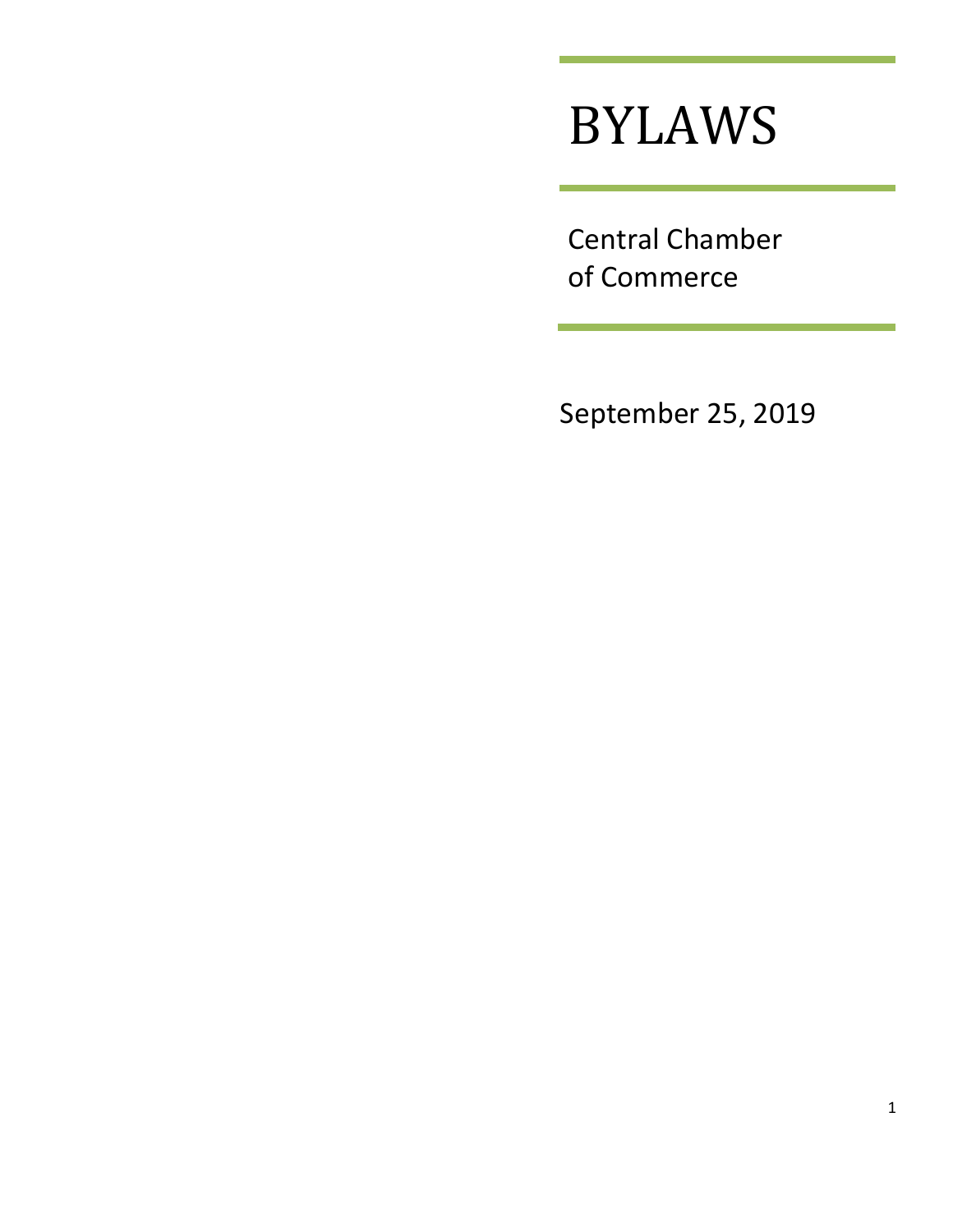# **Central Chamber of Commerce**

# **BYLAWS**

# **Article I GENERAL**

#### **Section 1: Name**

This organization is incorporated under the laws of the State of Louisiana and shall be known as, "Central Chamber of Commerce", Incorporated (hereinafter sometimes referred to as "The Chamber").

#### **Section 2: Mission**

The mission of the Central Chamber of Commerce shall be to serve our members and community by promoting and protecting a pro-business environment.

**Motto:** Bringing Businesses and People Together

#### **Section 3: Limitation of Methods**

The Central Chamber of Commerce shall observe all local, state and federal laws which apply to a nonprofit organization as defined in Section 501 (c)(6) of the Internal Revenue Code.

# **Article II MEMBERSHIP**

#### **Section 1: Eligibility**

The Chamber shall consider eligible to apply for membership any person, firm, association, corporation, organization, partnership or sole proprietorship meeting the following criteria:

- A. A properly registered business.
- B. If a business, possess strong business or professional reputation for ethical business practices.
- C. Have an interest in the objectives of The Chamber.

#### **Section 2: Membership Classes**

Membership in The Chamber shall be divided into four (4) classes: "Active Member", "Retired Leaders", "Government, Civic and Church Members", and "Member Emeritus".

**A. Active Membership:** An Active Member of The Chamber shall be any person, firm, association, corporation, organization, partnership or sole proprietorship. Active Membership has full voting rights.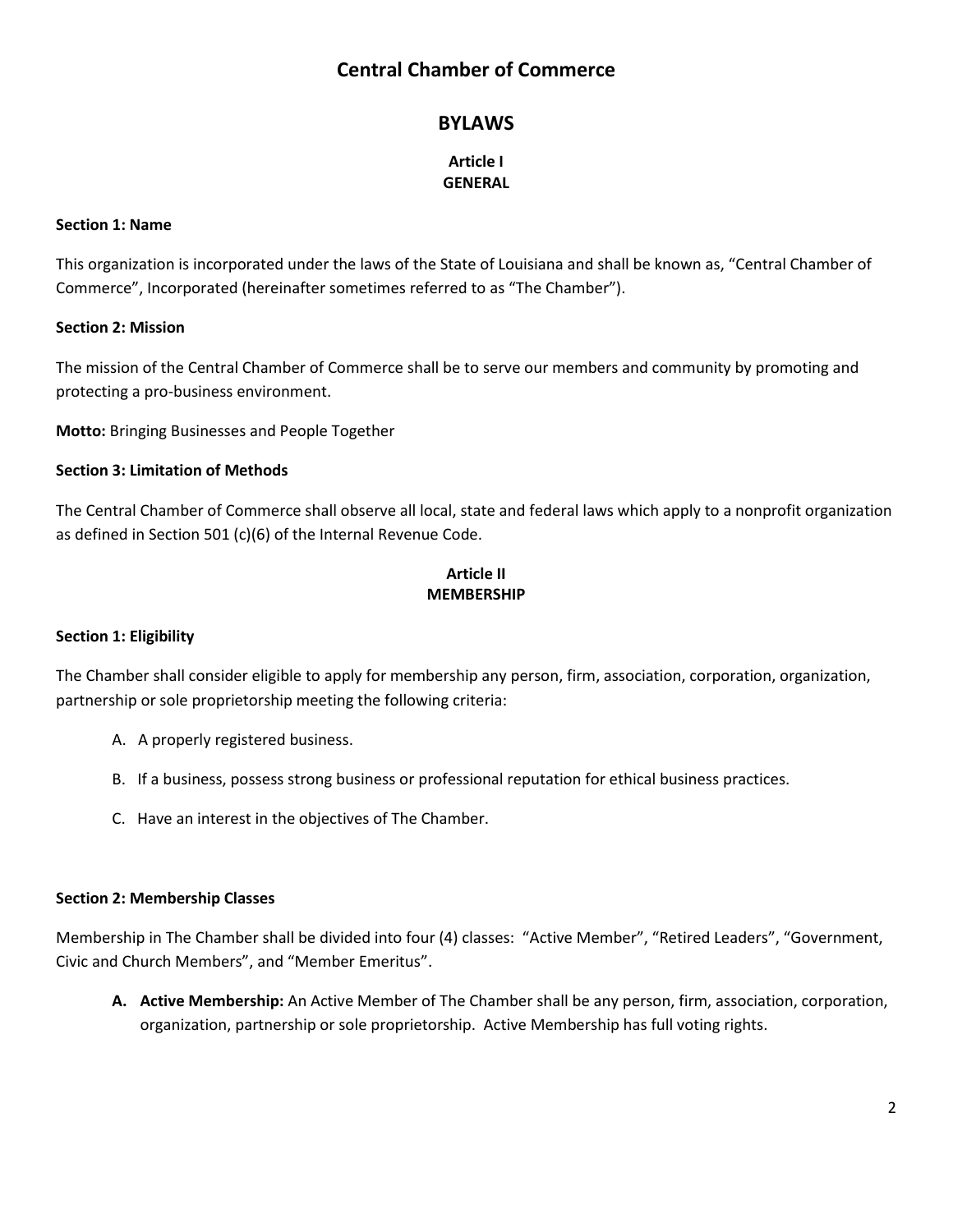- **B. Retired Leaders:** Retired Leaders are individuals interested in bettering the quality of life in the City of Central area. Retired Leaders are a non-voting membership.
- **C. Government, Civic and Church Memberships** shall include church leadership, appropriate elected officials, School Board Superintendent, school principals, civic organizations and others that are approved by the Board of Directors. They shall have all the privileges of members except the right to vote or be a board member.
- **D. Member Emeritus:** A Member Emeritus shall be a member of The Chamber (or the former Central Area Business Association, CABA) in good standing for a minimum of ten (10) years and must be at least 70 years of age. Member Emeritus is a nonvoting membership and shall be exempt from payment of investment.

# **Section 3: Membership Application**

Applications for membership shall be completed on provided application forms and returned to the Central Chamber's Office. Admittance of new members shall be approved upon payment of the regularly scheduled investment as provided in Article II Section 4.

# **Section 4: Investments**

Membership investments shall be at such rate, schedule or formula as prescribed by the Board of Directors, and are payable in advance.

# **Section 5: Termination of Membership**

- A. **Resignation:** Any member may resign from The Chamber upon written notice to the Board of Directors.
- **B. Expulsion:** Any member may be expelled by a two-thirds vote of the Board of Directors, at any regularly scheduled meeting for conduct unbecoming of a member after notice and opportunity for a hearing are afforded the member complained against. Any member may be expelled by the Board of Directors by a simple majority vote for nonpayment of investments and/or fees due after ninety (90) days from the date due, unless otherwise extended for good cause.

# **Section 6: Voting**

In any proceeding in which voting by eligible members is called, each member in good standing shall be entitled to cast one (1) vote, either in person or by absentee ballot.

# **Section 7: Exercise of Privileges** (Assignment of membership)

Any "Active Membership" shall designate one representative to exercise its voting privilege. The "Active Membership" entity shall also have the right to change its membership's voting representative upon written notice to the Chamber President. The Active Membership business can list up to 3 representatives to exercise the privileges of membership covered by its investment, including the ability to run for the Board of directors in accordance with Article IV Section 2. Only the one designated representative will retain the right to vote. Art IV Sec 2 specifies only one Board position per "Active Membership".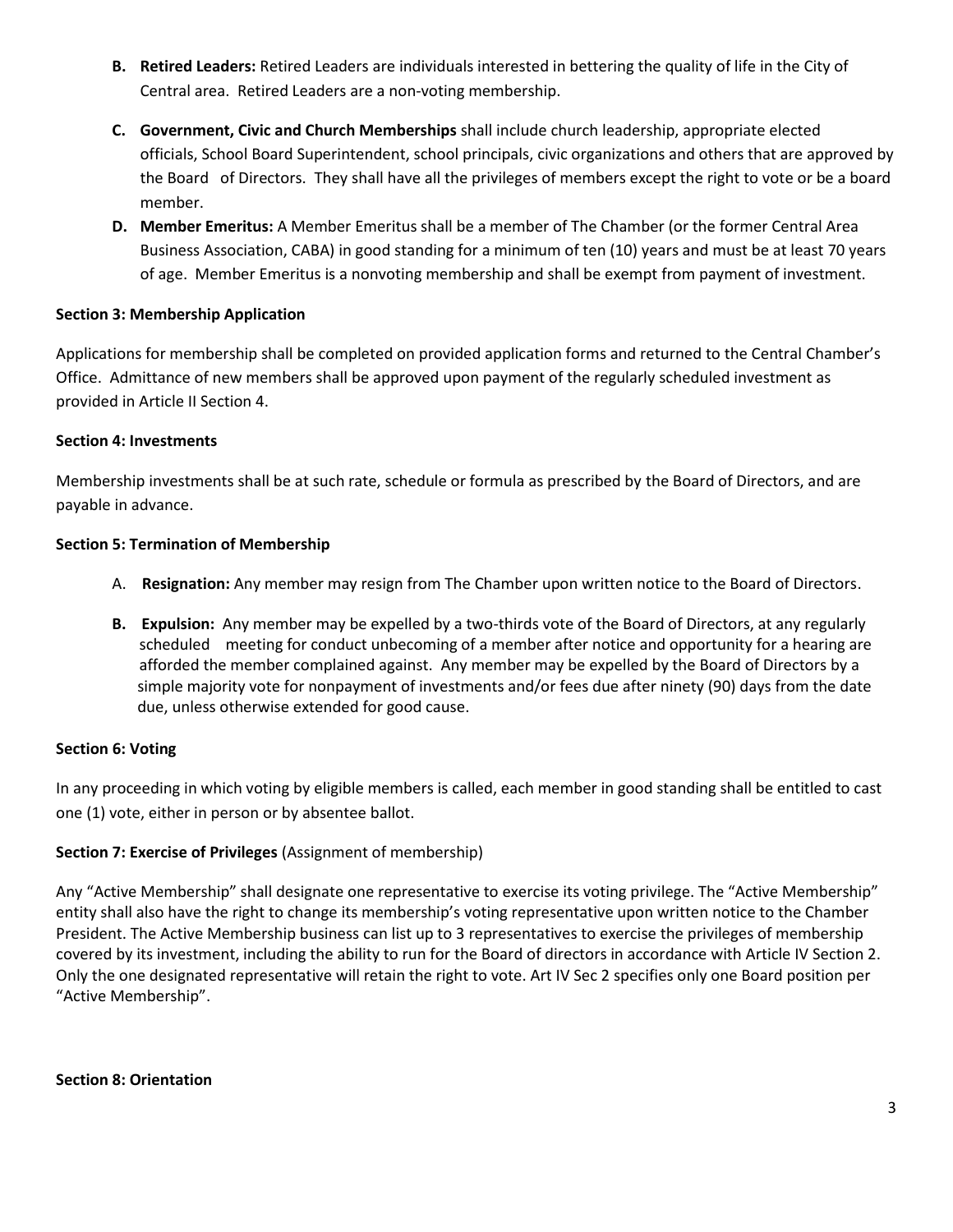At regular intervals, orientation on the purposes and activities of The Chamber shall be conducted for the Board of Directors.

# **Section 9: Membership in Good Standing**

A Membership in Good Standing shall be defined as being current on membership investments and any other financial obligations it may have to The Chamber.

# **Article III**

# **MEETINGS**

#### **Section 1: Annual Membership Meeting**

The annual meeting of The Chamber, in compliance with state law, shall be held during October of each year. The time and place shall be fixed by the Board of Directors. Notices thereof shall be mailed and/or emailed to each member at least ten (10) days prior to said meeting.

#### **Section 2: Board Meetings**

**A. Board Meetings** will be at least four times, in a calendar year, as scheduled by the Chair of the Board.

**B. Special Board Meetings** Special Board Meetings may be called by the Chair of the Board or upon written application of four (4) members of the Board of Directors. Notice shall be given to each director at least 24 hours prior to said meeting and shall include purpose of the meeting.

 **C**. **A Majority** of the Board of Directors shall constitute a quorum for the transaction of any business at any Board Meeting

#### **Section 3: General Membership Meetings**

**A. General Membership Meetings** may be held on a monthly basis as scheduled by the Board of Directors.

 **B. Special Membership Meetings** may be called by the Chair of the Board at any time or upon petition in writing of ten percent (10%) of the Active Membership in good standing. Notices shall be mailed and/or emailed to each member at least five (5) days prior to such meetings.

#### **Section 4: Parliamentary Procedure and Authority**

A Parliamentary procedure which lends itself to an orderly process for conducting meetings shall be followed.

# **Article IV BOARD OF DIRECTORS**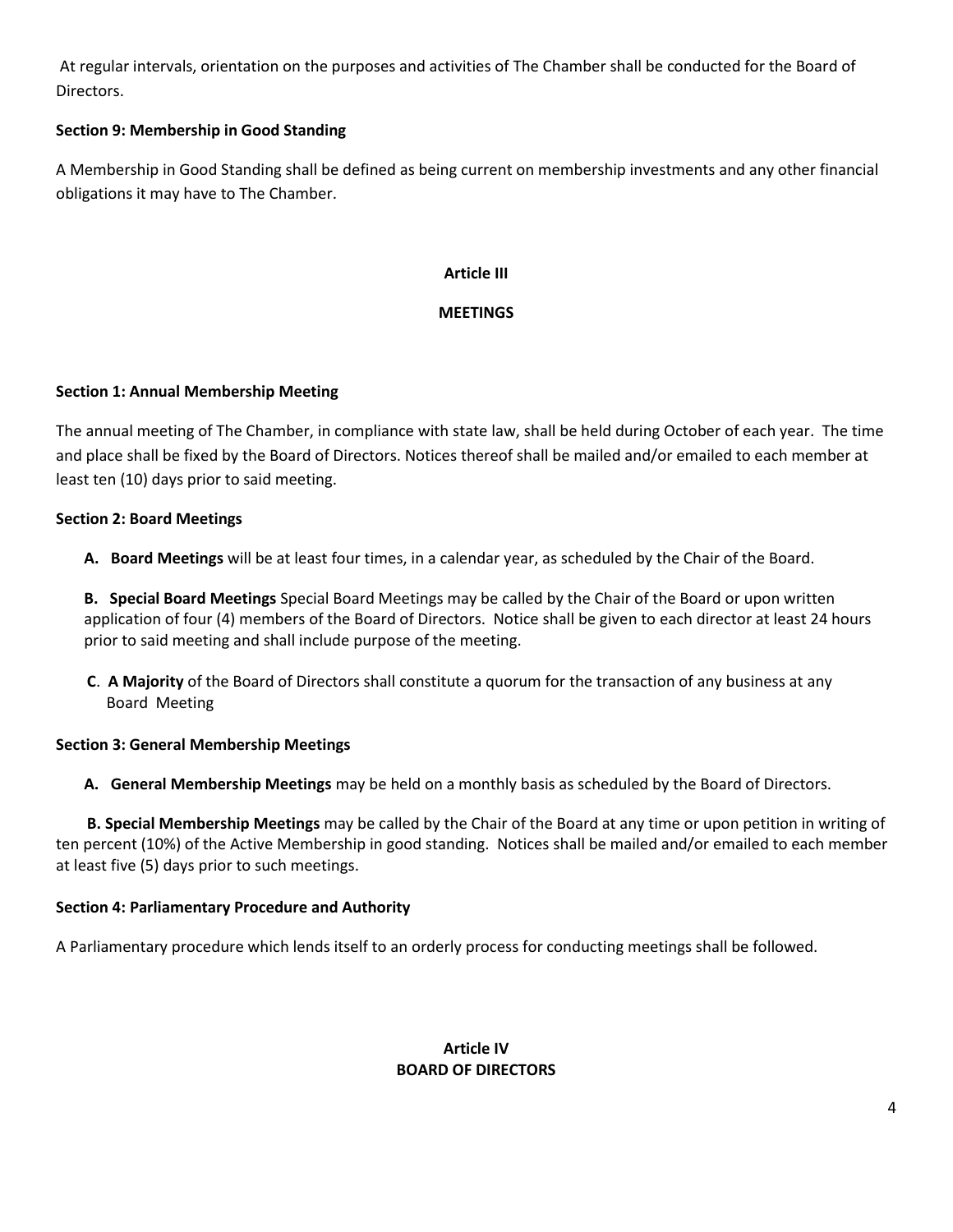# **Section 1: Composition and Term of the Board**

The Board of Directors for The Chamber shall be composed of no less than 10 members yet no more than twelve (12) members. One-third of the Board of Directors shall be elected annually to serve a three-year (3) term or until their qualified successors are elected.

# **Section 2: Board Eligibility**

The designated representatives from an "Active Membership" in good standing is eligible to hold the office of Director of the Board, provided they have been an "Active Membership's" representative for at least one year prior to nomination for election, with no more than one Director of the Board per membership. Any elected public official shall not be eligible for service on the Board of Directors.

# **Section 3: Selection and Election of Directors**

- **A. Nominating Committee: A Nominating Committee** of no less than four (4) members of The Board shall be appointed at the July Board of Directors Meeting by the Chair of the Board. The Chair of the Board shall designate the Chair of the Nominating Committee. Prior to the fourth (4<sup>th</sup>) Wednesday in August, the Nominating Committee shall present to the Chair of the Board a slate of candidates to fill regular expiring terms and vacancies of directors who resigned or were terminated
- **B. Publication of Nominations:** Upon receipt of the report from the Nominating Committee and before the monthly September membership meeting, the Chair of the Board shall notify the membership by mail and/or email of the Board of Directors nominees with the organization they represent also included. At the time of the publication of nominations occurs, any further nominations may be made by way of petition.
- **C. Nomination by Petition:** Additional nominations for directors can be entered by a petition bearing the genuine signature of the candidate and at least one (1) other eligible "Active Member" of The Chamber in good standing. Such petition must be filed with the Nominating Committee at least two weeks prior to the October membership meeting. The Nominating Committee will determine the legality of the petition(s) and the eligibility of the candidates. All decisions made by the Nominating Committee shall be final.
- **D. Determination:** If no petition is filed within the designated period, the nominations shall be closed and the slate of candidates shall be presented to the membership for a vote at the Annual Meeting.If nominations by petition yield additional candidates, the names of all candidates shall be arranged on the ballot in alphabetical order. Instruction will be given to only vote for the number of candidates equal to the number of vacancies.
- E. **Balloting:** The President/CEO will create a roster of eligible voting members. Members will be allowed to vote by secret ballot, in conformity with such rules and procedures as the Board may adopt, by one of the following methods:
	- 1. Annual Meeting: Members will sign the roster as they are issued a ballot and vote during the meeting.

2. Absentee: One week prior to the Annual Membership Meeting Members may come to the Chamber office, sign the roster, pick up a ballot and vote.

3. Electronically: One week prior to the Annual Membership Meeting Members may cast their vote by established online method.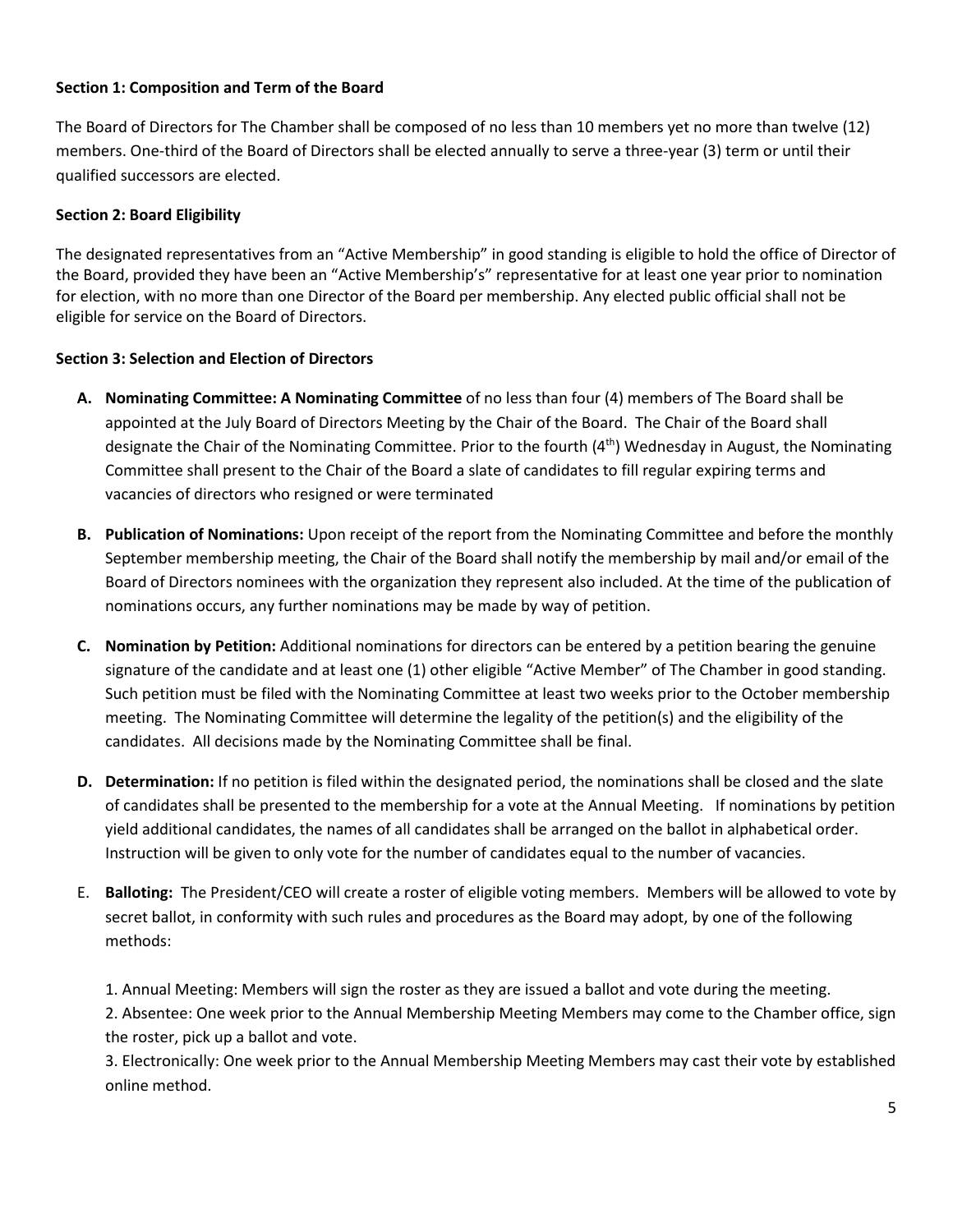Votes will be tallied at the Annual Membership Meeting in October. The candidates with the top vote counts will fill the expired terms. If vacant seats remain due to resignation or termination, those seats will be filled by the remaining candidate(s) based on the vote count received. Beginning with the highest votes received among remaining candidates, each subsequent spot will be filled in descending vote count order until all seats are filled. Elected candidates will serve out the remaining term of the seat they are filling.

 **F. Tallying of Ballots:** The Chair of the Board shall appoint at least three (3), but not more than five (5) members of the Board of Directors who are not candidates for election. One of the appointed board members will be designated "Chair." The committee shall have complete supervision of the election, including the auditing of the ballots. They shall report the results of the election to the Chair of the Board. In the case of a tie, a second ballot will be taken by those in attendance at the Annual Meeting.

#### **Section 4: Board Vacancy**

Vacancies on the Board of Directors may occur through death, disability, disqualification, resignation, or retirement. Vacancy on the board may be filled by the Board of Directors or, if the minimum number of board members are in place, left vacant. Seat will be filled by the election held at the Annual Meeting.

# **Section 5: Responsibility**

The Governing and policy-making responsibilities of The Chamber shall be vested to the Board of Directors. The Board of Directors is responsible for establishing procedure, formulating policy, and adopting all policies of the organization. These policies shall be maintained in a policy manual, to be reviewed annually and revised as necessary.

#### **Section 6: Management**

The Board of Directors shall employ or contract with an individual to serve as President/CEO, and shall fix the salary or contract price and any other considerations of employment or contract.

No Chamber staff (employee or contract) shall be related to any member of the Board of Directors.

#### **Section 7**: **Termination of Board Members**

#### **Disqualification shall include, without limitation:**

**A.** Should a Director of the Board change employment during their term and their new employment is not a Chamber member or they are not the designated representative/liaison of that business, that Director of the Board shall serve until the next scheduled election.

**B.** A Board Member absent from two (2) consecutive regular meetings during a twelve (12) month cycle shall be terminated from the Board of Directors. Exceptions include absenteeism due to confinement by illness or due to a work-related absence or other absence approved by a majority vote of those voting at any Board meeting thereof. Request to be excused must be in writing and sent to the Board Chairman not more than five (5) days after the board meeting they missed via mail or email stating the reason they missed the meeting.

**C.** In the event of multiple memberships, resulting from or due to mergers and acquisitions, each member shall be allowed to continue as a Director of the Board until the first expiring term.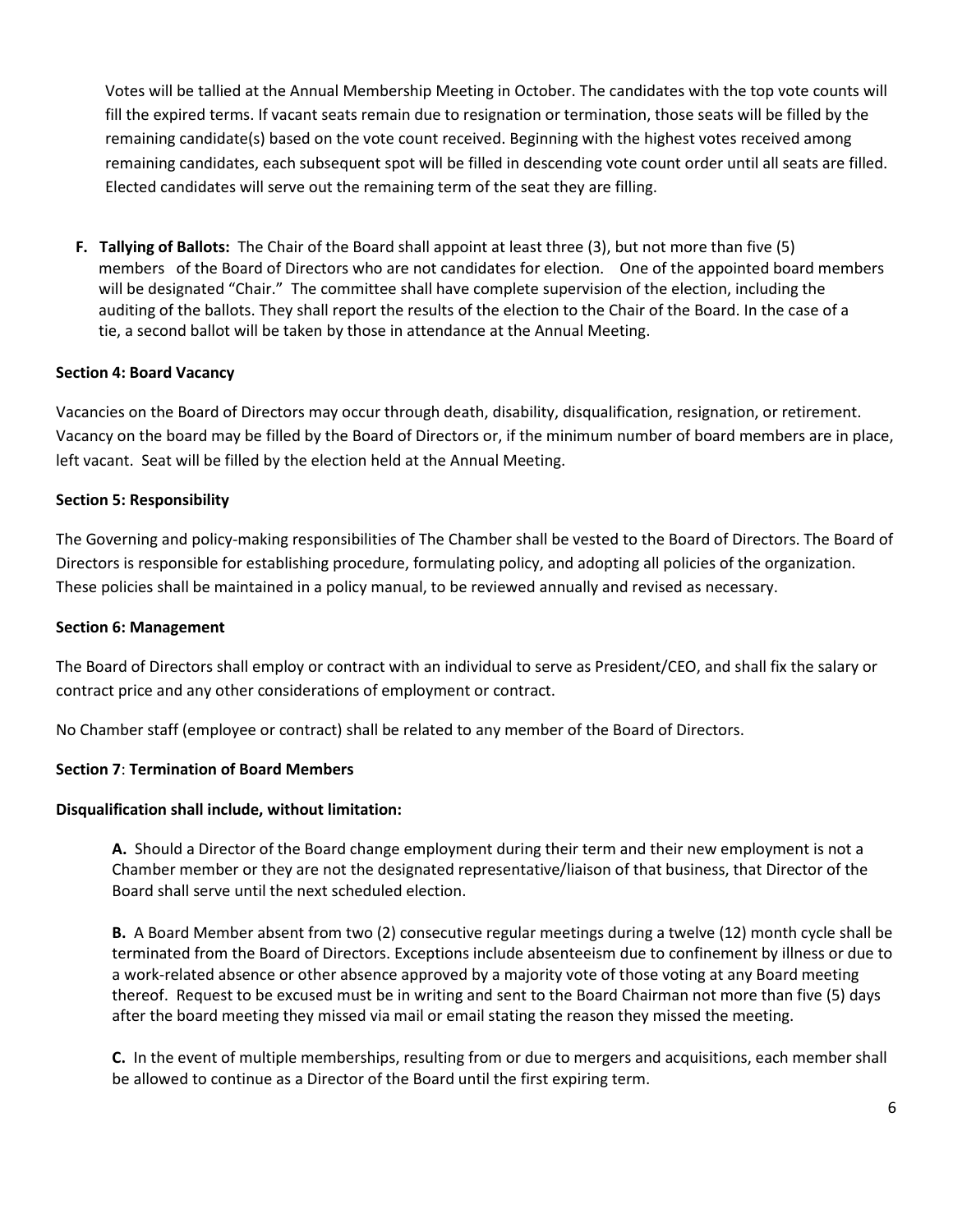# **Article V OFFICERS**

# **Section 1: Determination of Officers**

At its regular December meeting, the Board of Directors (new and retiring) shall reorganize for the coming year. Upon the conclusion of all the business, the Chair shall appoint the newly elected Board Members, dismiss the retiring Board Members and recognize the Board of Directors as reorganized. The newly appointed reorganized Board will then elect officers for the coming year. The officers must have been on the Board for at least one year. The officers to be elected are: Chair of the Board, 1<sup>st</sup> Vice-Chair Elect, 2<sup>nd</sup> Vice-Chair and the Treasurer. All officers shall take office on the first day of January, and serve for a term of one year (unless re-elected), but not more than two consecutive years. They shall be voting members of the Board of Directors.

# **Section 2: Duties of Officers, Immediate Past Chair and President/CEO**

**A. Chair of the Board:** The Chair shall serve as the chief elected officer of the Chamber of Commerce and shall preside at all meetings of the membership, Board of Directors and Executive Committee.

The Chair of the Board shall appoint all committees and their Chair.

- **B.** 1<sup>st</sup> Vice-Chair Elect: The 1<sup>st</sup> Vice-Chair Elect shall normally succeed to the office of the Chair of the Board of Directors in the year following their present term of office with the approval of the majority of the Board of Directors. In the event of a vacancy in the office of Chair of the Board, the 1st Vice-Chair Elect shall automatically succeed to that office for the remainder of the unexpired term, without loss of eligibility of a full term of office. The 1st Vice-Chair Elect shall also preside in the temporary absence of the Chair.
- **C. 2 nd Vice-Chair:** The 2nd Vice-Chair shall exercise the power and authority to perform the duties of the Chair in the absence or disability of the Chair and the 1st Vice-Chair Elect.
- **D. Treasurer:** The Treasurer shall oversee the safeguarding of all funds received by The Chamber and for their proper disbursement. Such funds shall be kept on deposit in financial institutions, or invested in a manner approved by the Board of Directors. Checks are to be signed by the Chair, the Treasurer, or the President /CEO. The Treasurer shall present a financial report at the monthly Board of Directors meeting.
- **E. Immediate Past Chair:** The Immediate Past Chair provides advice and leadership to the Board of Directors regarding past practices, policies and other matters, to assist the Board of Directors in governing The Chamber. The immediate Past Chair supports the Chair on an as-needed basis.
- **F. President/CEO:** The President/CEO shall be the chief administrative and executive officer. The President/CEO shall serve as secretary to the Board of Directors, and prepare notices, agendas and minutes of meetings of the Board of Directors.

The President/CEO shall serve as advisor to the Chair of the Board, the Board of Directors and Committees regarding planning and shall assemble information and data and prepare special reports as directed by the Chair of the Board.

The President/CEO shall attend all meetings of the Board of Directors, the Executive Committee and all committees.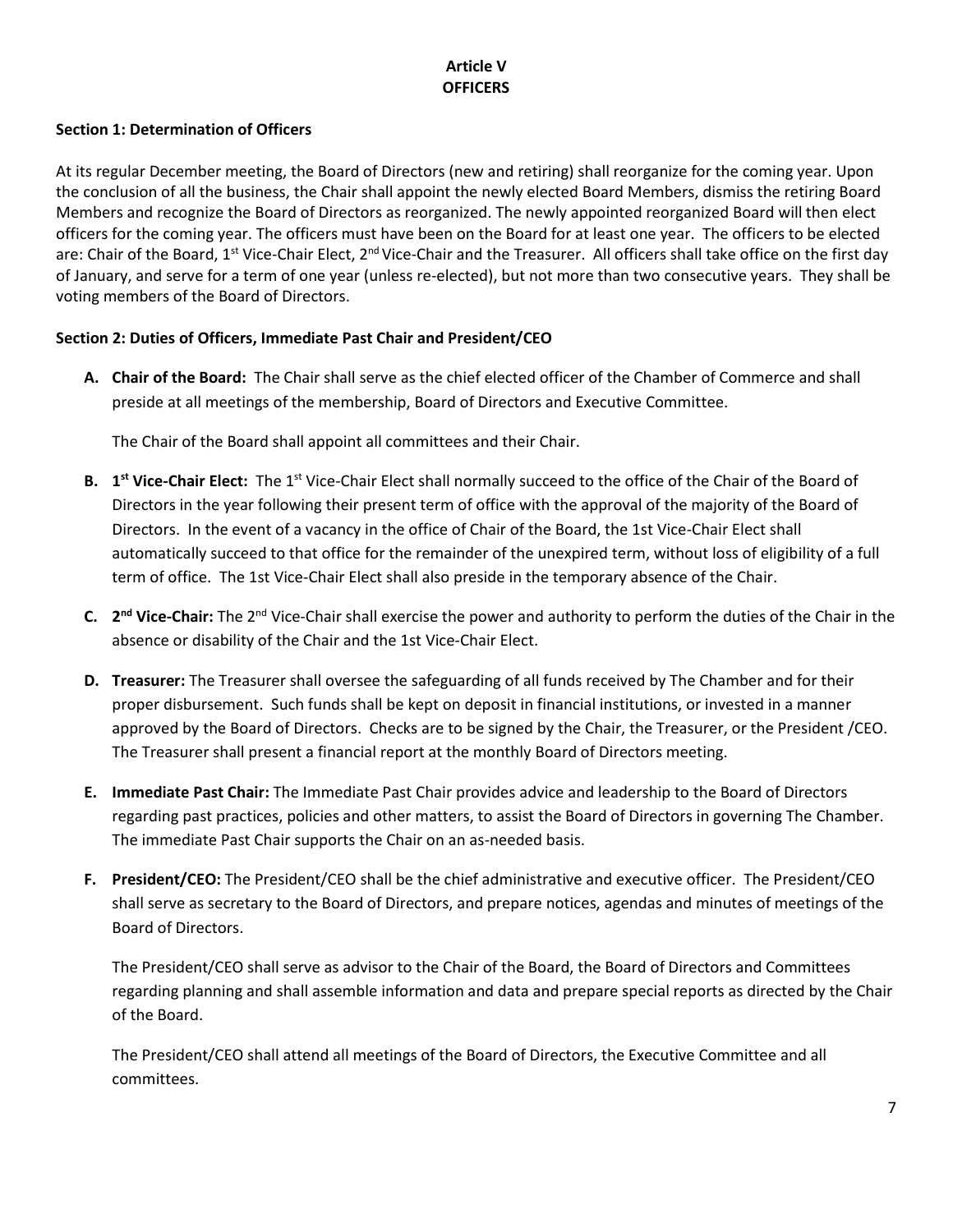With assistance of the Executive Committee and the Board of Directors the President/CEO shall be responsible for administration of committee work in accordance with the policies and regulations of the Chamber.

The President/CEO shall be responsible for submitting recommendations to the Executive Committee for hiring or discharging of Chamber employees. The President/CEO shall be responsible for the supervision of all Chamber employees.

With the cooperation of the Executive Committee the President/CEO shall be responsible for the preparation and presentation of an operating budget to the Board of Directors.

### **Section 3: Executive Committee**

- **A. Composition:** The Executive Committee shall be composed of the Chair of the Board, Immediate Past Chair, 1<sup>st</sup> Vice-Chair Elect, 2<sup>nd</sup> Vice-Chair and Treasurer. The Chair of the Board will serve as Chair of the Executive Committee.
- **B. Responsibilities and Duties**: The Executive Committee shall be accountable for reporting to the Board on the following:
	- **1. Assist** the President/CEO in the preparation of the budget.
	- **2. Review** annually the financial operation of The Chamber and submit a report, no later than the March meeting, to the Board of Directors indicating the strengths and weaknesses in: 1) the receipt and disbursement of cash; 2) the recording of all transactions; and 3) the management of surplus funds. Also, the committee should recommend any means to improve the financial operation of The Chamber, especially with respect to reducing the risk of loss of funds. This committee should also indicate in the report the accuracy of the financial position of The Chamber as reported by the Treasurer as of December 31.
	- **3. Make** recommendations to the full Board of Directors on staff concerning employment, termination, job descriptions, annual review of President/CEO and all other staff matters that may arise.
	- **4. Make** policy and procedure recommendations to the full Board of Directors.

# **Article VI COMMITTEES**

#### **Section 1: Appointment**

The Chair of the Board shall appoint all committees and its chairs. He/She may appoint such ad hoc committees and their chair as deemed necessary to carry out the programs of The Chamber.

#### **Section 2: Term**

Committee appointments shall be at the will of the Chair of the Board until their assignment has been completed.

#### **Section 3: Responsibility**

It shall be the function of committees to make investigations, conduct studies and hearings, make recommendations to the Board of Directors, and/or carry on such activities delegated to them by the Chair of the Board.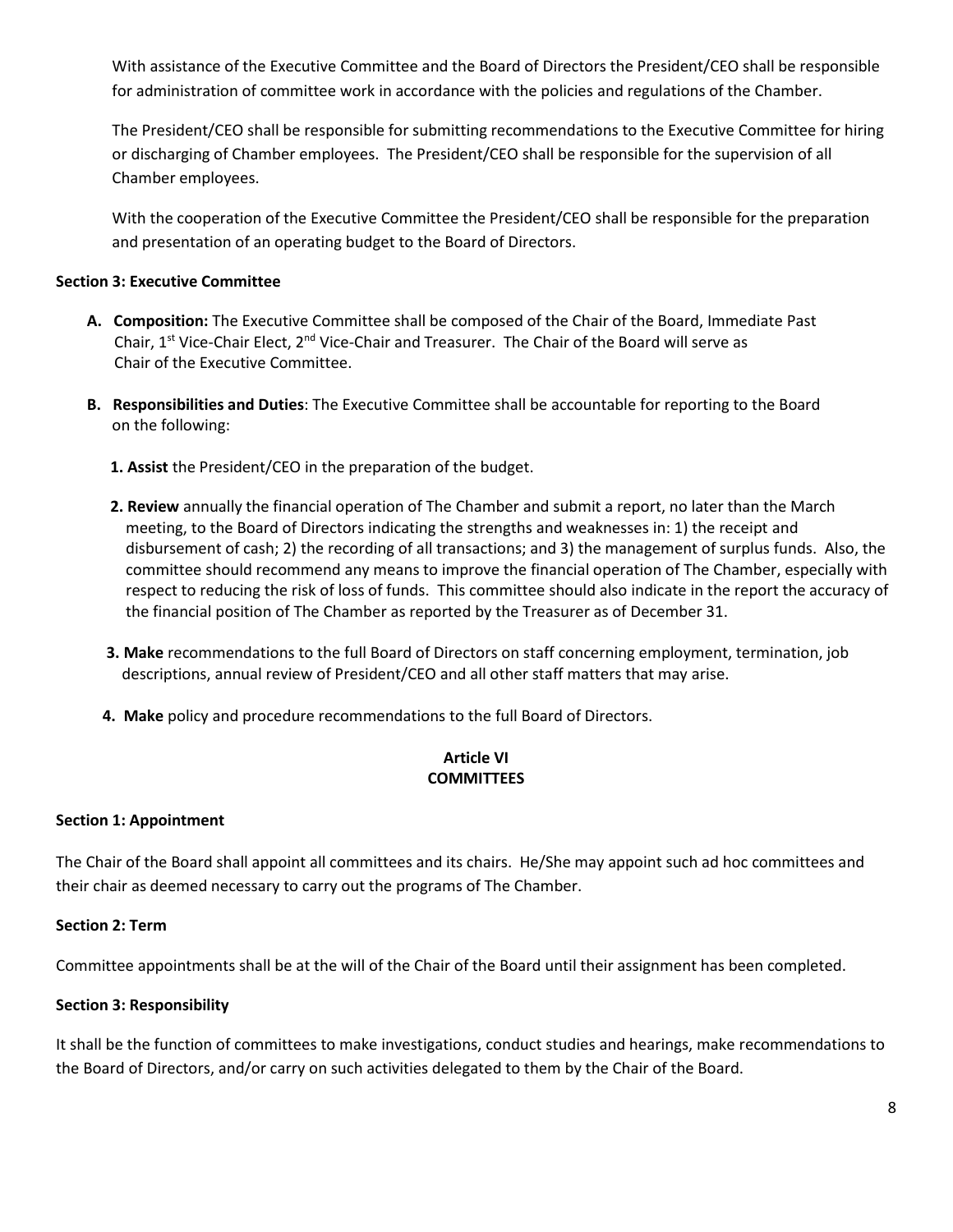#### **Section 4: Authority**

No action by any member, committee, employee, director or officer shall be binding upon, or constitute an expression of the Chamber until it has been approved or ratified by the Board of Directors.

# **ARTICLE VII Finances**

# **Section 1: Funds**

All money paid to The Chamber shall be placed in a general operating fund.

#### **Section 2: Disbursements**

Upon approval of the budget, the President/CEO is authorized to make disbursements on accounts and expenses provided for in the budget without additional approval of the Board of Directors. Disbursement shall be by check and/or debit card.

# **Section 3: Fiscal Year**

The fiscal year of The City of Central Chamber of Commerce shall be the calendar year.

#### **Section 4: Budget**

The Executive Committee will present a budget to the Board of Directors at the November board meeting for review, to be approved at the December Board meeting.

#### **Section 5: Bonding**

The President and other such officers and staff as the Board of Directors may designate shall be bonded by a sufficient fidelity bond and/or carry insurance that includes employee theft coverage, in the amount set by the Board of Directors and paid for by the Chamber.

#### **ARTICLE VIII Dissolution**

The Chamber shall use its funds only to accomplish the objectives and purposes specified in these bylaws, and no part of said funds shall inure, or be distributed, to the members of The Chamber. On dissolution of The Chamber, any funds remaining shall be distributed to one or more regularly organized and qualified charitable, educational, scientific or philanthropic organizations to be selected by the Board of Directors as defined in IRS Section 501(c)(6).

#### **ARTICLE IX Indemnification**

The Central Chamber of Commerce may, by resolution of the Board of Directors, provide for indemnification by The Chamber of any and all current or former officers, directors and employees against expenses actually and necessarily incurred by them in connection with the defense of any action, suit, or proceeding in which they or any of them are made parties, or a party, by reason of having been officers, directors or employees of the chamber, except in relation to matters as to which such individuals shall be adjudged in such action, suit or proceeding to be liable for negligence or